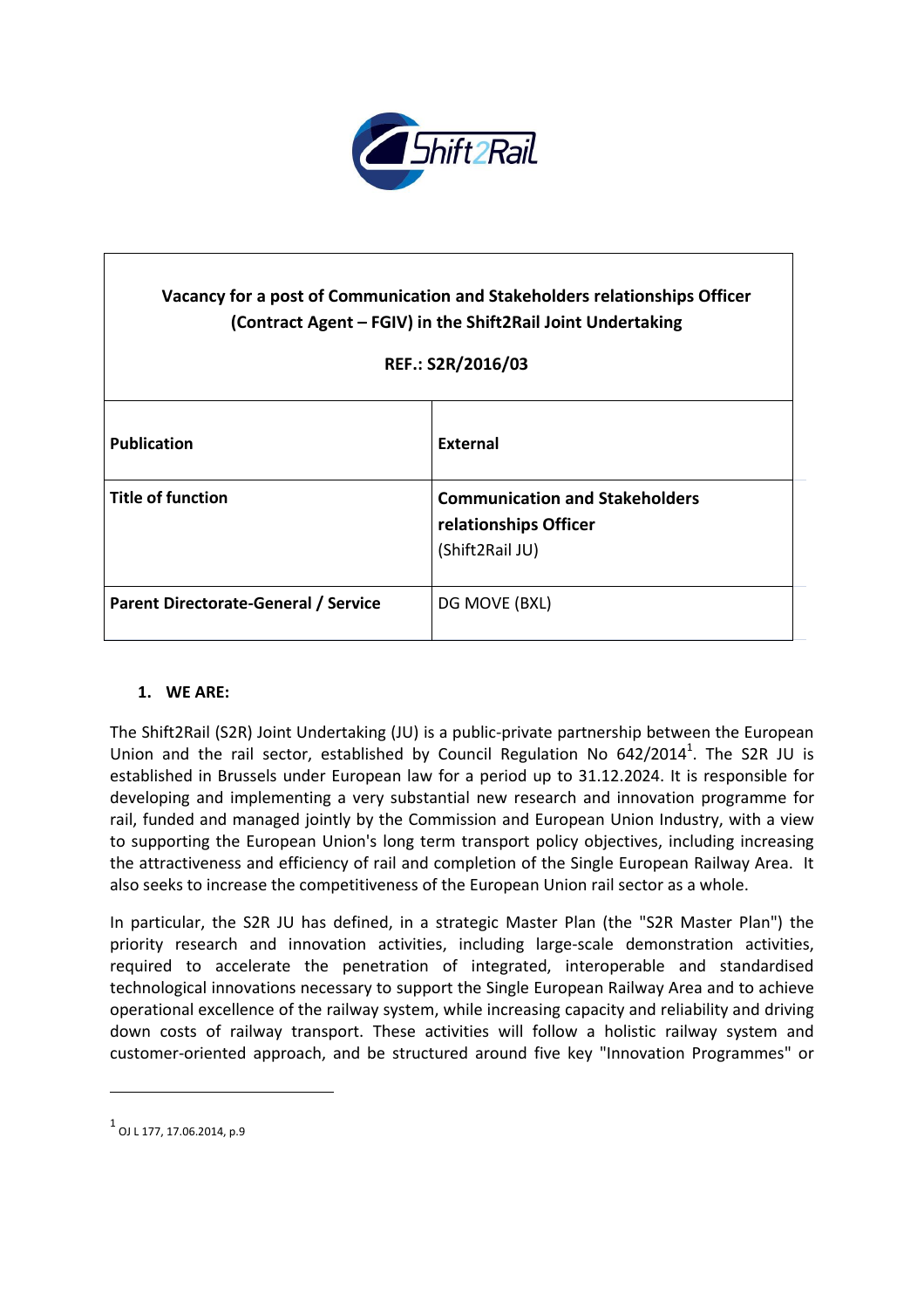"IPs", covering all the different structural (technical) and functional (management) sub-systems of the rail system, namely:

- IP1: Cost-efficient and Reliable Trains, including high capacity trains and high speed trains;
- IP2: Advanced Traffic Management & Control Systems;
- IP3: Cost-efficient, Sustainable and Reliable High Capacity Infrastructure;
- IP4: IT Solutions for Attractive Railway Services;
- IP5: Technologies for Sustainable & Attractive European Freight.

The S2R JU developed with its Members a long-term investment planning document, which translates the strategic research and innovation priorities of the S2RMaster Plan into concrete actions, milestones and deliverables to be undertaken collaboratively by the S2R JU in the period 2015-2024: the S2R Multi-Annual Action Plan (MAAP). The document will serve as the basis for preparing the annual work plans of the S2R JU, thereby helping to ensure continuity and synchronicity of investments.

For further information please consult the following website: <http://www.shift2rail.org/>

# **2. JOB DESCRIPTION:**

The successful candidate will be in charge of the relationships with the stakeholders and in particular the EU institutions as well as the external information and communication actions and projects to promote the JU's campaigns and other related activities.

More specifically, the Communication and stakeholders relationship Officer is responsible for the following activities:

- Responsible for the overall Corporate Communication needs of S2R JU including relationships with EU institutions in particular the Council of the EU, the European Parliament, the European Committee of the Regions and the European Economic and Social Committee.
- Support the Executive Director and the Management team in the relations with the EU Institutions and Bodies and their activities relating to the work of S2R JU;
- Follow any EU institutions hearings, consultations, conferences or initiatives which could be directly or indirectly related to the S2R JU's activities;
- Develop, update and manage the JU's communication strategy, both external and internal;
- Organize relevant S2R JU communication events, such as info days following the launch of calls or award of grants, and where appropriate represent the JU at events, including the coordination of the activities to ensuring the presence of targeted conferences, exhibition stands and related activities, sponsorships etc.
- Ensure communication aspects (articles, press releases, media-briefings, corporate identity, etc.) of S2R JU;
- Liaise with external service providers for e-communication and events;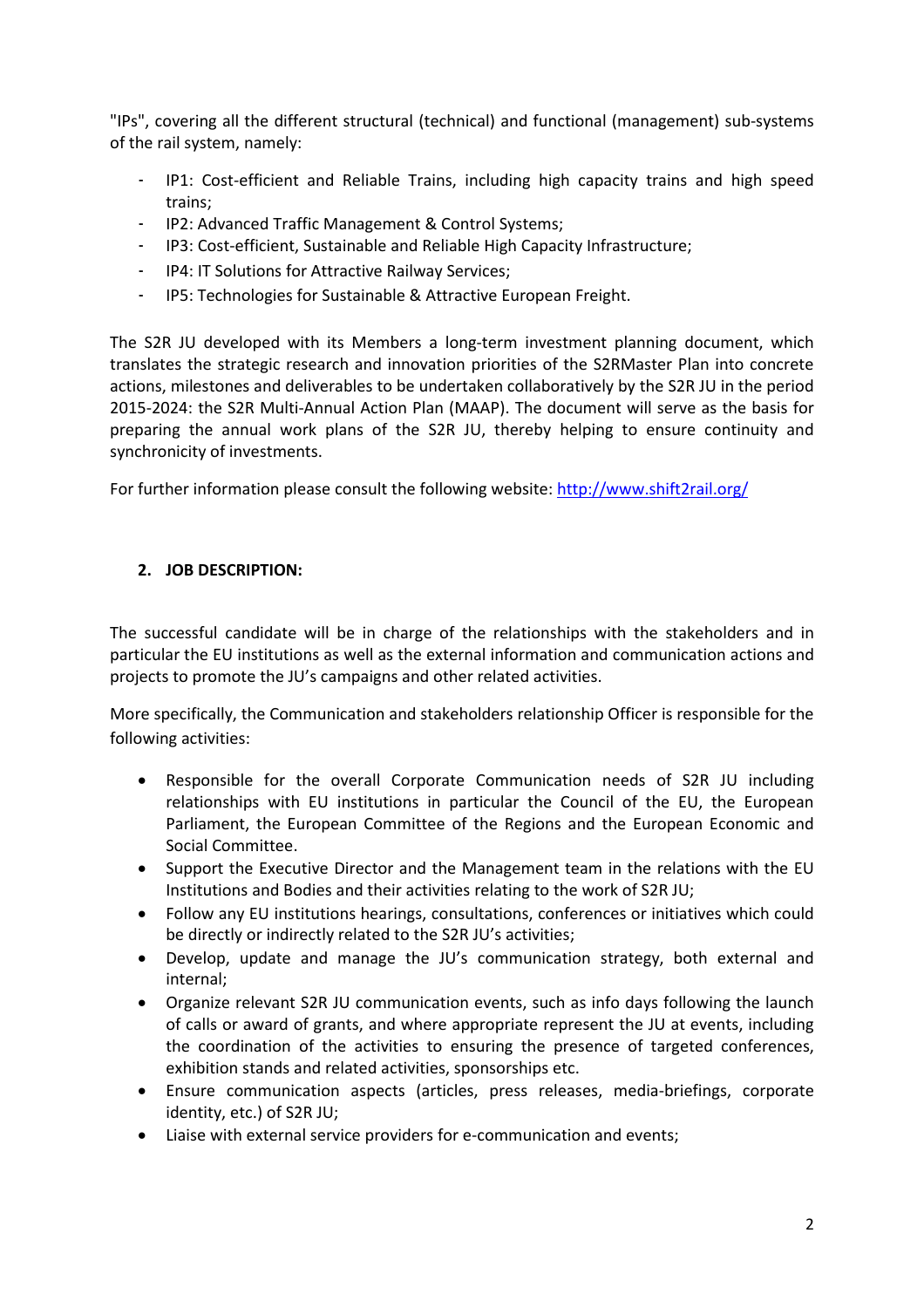- Contribute to and ensure the timely and accurate update and evolution of S2R JU website;
- Coordinate the production of S2R JU annual reports and presentations, in particular regular updates of the general corporate presentation;
- Communicate, in close cooperation with the Operational team, the results of S2R JU funded projects at workshops, seminars, conferences and other public events.
- Reply to requests for information from the public in general;
- Ensure the coherence of all S2R JU communications and documents with the agreed corporate strategy, and verify their editorial and English linguistic quality;
- Take on additional tasks as required in the interest of the service.

#### **3. WE LOOK FOR:**

#### **A) Eligibility criteria**

 $\overline{a}$ 

Candidates will be considered eligible for selection on the basis of the following formal criteria to be fulfilled by the deadline for applications:

- 1. To have a level of education which corresponds to completed university studies of at least three years studies<sup>2</sup> attested by a diploma;
- 2. To have a thorough knowledge of one of the official languages of the EU and a satisfactory knowledge of a second of these languages to the extent necessary to perform his/her duties;
- 3. Be a national of a Member State of the European Union;
- 4. To be entitled to his or her full rights as a citizen;
- 5. To have fulfilled any obligations imposed by the applicable laws concerning military service;
- 6. To meet the character requirements for the duties involved;
- 7. To be physically fit to perform the duties linked to the post. $3$

<sup>2</sup> Only study titles that have been awarded in EU Member States or that are subject to the equivalence certificates issued by the authorities in the said Member States shall be taken into consideration;

<sup>3</sup> Before the appointment, a successful candidate shall be medically examined by one of the European Institutions' medical officers in order that Shift2Rail may be satisfied that he/she fulfils the requirement of article 28 (e) of the Staff Regulations of Officials of the European Union.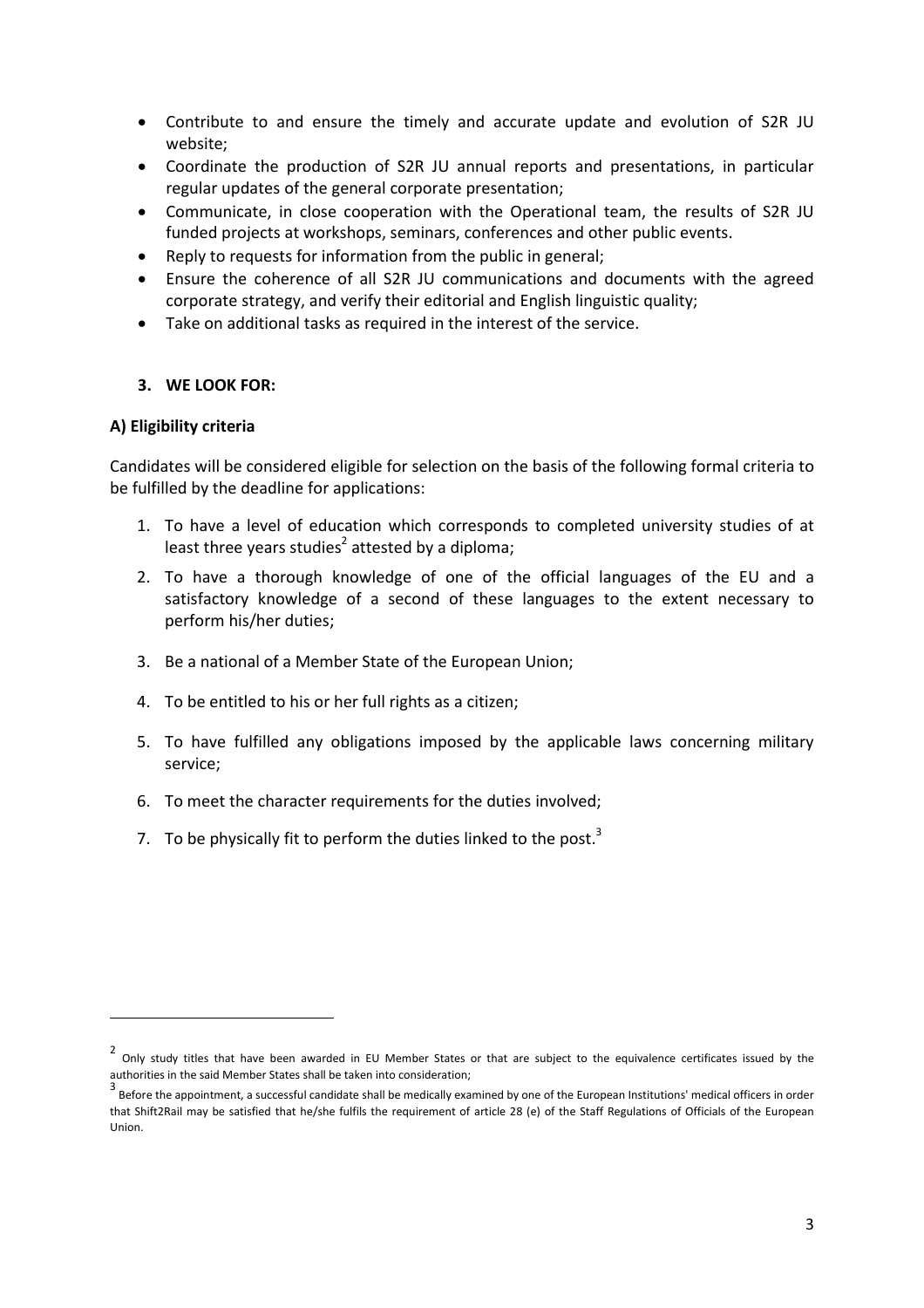# **B) Selection criteria**

All eligible applications will be assessed and scored against the requirements listed below. Please note that non-compliance with at least one of the essential criteria will result in the exclusion of the candidate from the selection. Advantageous criteria constitute additional assets and will not result in exclusion, if not fulfilled.

# **1) Essential qualifications and experience**

- **-** Good knowledge of the EU institutional set-up and decision-making process;
- **-** Past experience in direct relationships with EU institutions involved in EU legislation process;
- **-** Proven experience in organizing events and related communications services;
- **-** Excellent writing, editing and proofreading skills in English;
- **-** Proven experience in website content management;
- **-** Very good command of both written and spoken English;

## **2) Advantageous qualifications and experience**

- **-** Working experience in a field related to the duties in an international and multicultural environment, preferably within an European Institution or body ;
- **-** Knowledge of financial and public procurement procedures applicable to EU organizations;

## **3) Behavioural competences**

- Motivation open and positive attitude;
- Excellent inter-personal and communication skills;
- High degree of organizational skills and ability to appreciate and follow priorities;
- Self-control under pressure in demanding situations;
- Sense of initiative and team spirit.

# **4. INDEPENDENCE AND DECLARATION OF INTERESTS**

The Communication and stakeholders relationships Officer will be required to make a declaration of commitment to act independently in the public interest and to make a declaration in relation to interests which might be considered prejudicial to his/her independence.

#### **5. SELECTION PROCEDURE**

The Regulation which provides the legal basis for S2R was adopted on 16 June 2014 (Official Journal of the European Union)<sup>4</sup>. The implementation of the Joint Undertaking started in 2014.

The S2R JU has not yet reached its full autonomy and the present procedure is organized under the responsibility of the European Commission in accordance with Article 19 of the Regulation establishing the S2R JU.

 $\overline{a}$ 

<sup>4</sup> OJ L 177, 17.06.2014, p.9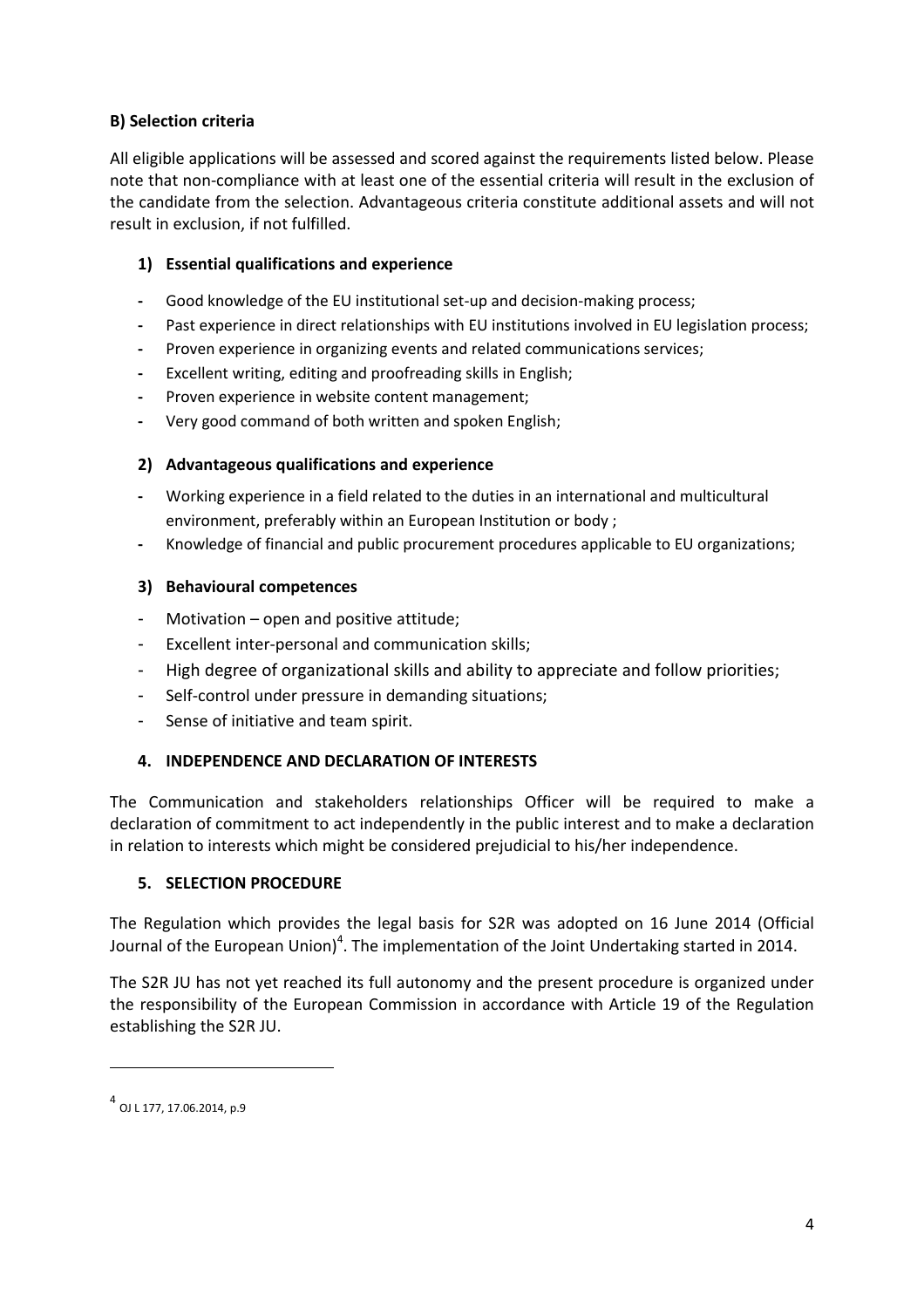The selection procedure includes the following steps:

- After registration, each application will be checked in order to verify that it meets the eligibility criteria;
- All eligible applications will be evaluated by a Selection Committee based on the selection criteria defined in this vacancy notice;
- The best-qualified candidates, those who obtained the highest number of points within the evaluation, will be short-listed for a written test and an interview, both aiming at assessing the Selection criteria as described above;
- The minimum threshold to pass the written test and the interview is 50% of the total points allocated to each one of them. Passing the written test and the interview does not guarantee inclusion on the reserve list;
- Candidates will be requested to bring with them on the day of the interview and written test photocopies of all the supporting documents for their educational qualifications and employment necessary to prove that they meet the eligibility criteria. S2R JU has the right to disqualify applicants who fails to submit all the required documents;
- As a result of the written tests and the interviews, the Selection Committee will recommend to the Executive Director the most suitable candidate(s) for the post to be placed on a reserve list. Inclusion on the reserve list does not guarantee recruitment;
- The reserve list will be presented to the Executive Director who may decide to convene a second interview and ultimately will appoint the successful candidate(s) to the post(s).

The reserve list will be valid until 31/12/2017. Its validity may be extended by the decision of the Executive Director.

# **6. EQUAL OPPORTUNITIES**

The S2R JU, as a European Union body, applies a policy of equal opportunities and nondiscrimination in accordance with Article 1d of the Staff Regulations.

#### **7. CONDITIONS OF EMPLOYMENT**

The successful candidates will be appointed by the Executive Director of the S2U JU as a Contract Agent FGIV pursuant to Article 3a of the Conditions of Employment of Other Servants of the European Union for a period of 3 years, which may be renewed.

Expected starting date: as soon as possible.

Candidates should note the requirement under the Conditions of Employment of Other Servants for all new staff to complete successfully a probationary period.

#### **8. PAY AND WELFARE BENEFITS**

The pay of staff members consists of a basic salary supplemented with specific allowances, including expatriation or family allowances. The provisions guiding the calculation of these allowances can be consulted in the Conditions of Employment of Other Servants available at the following address: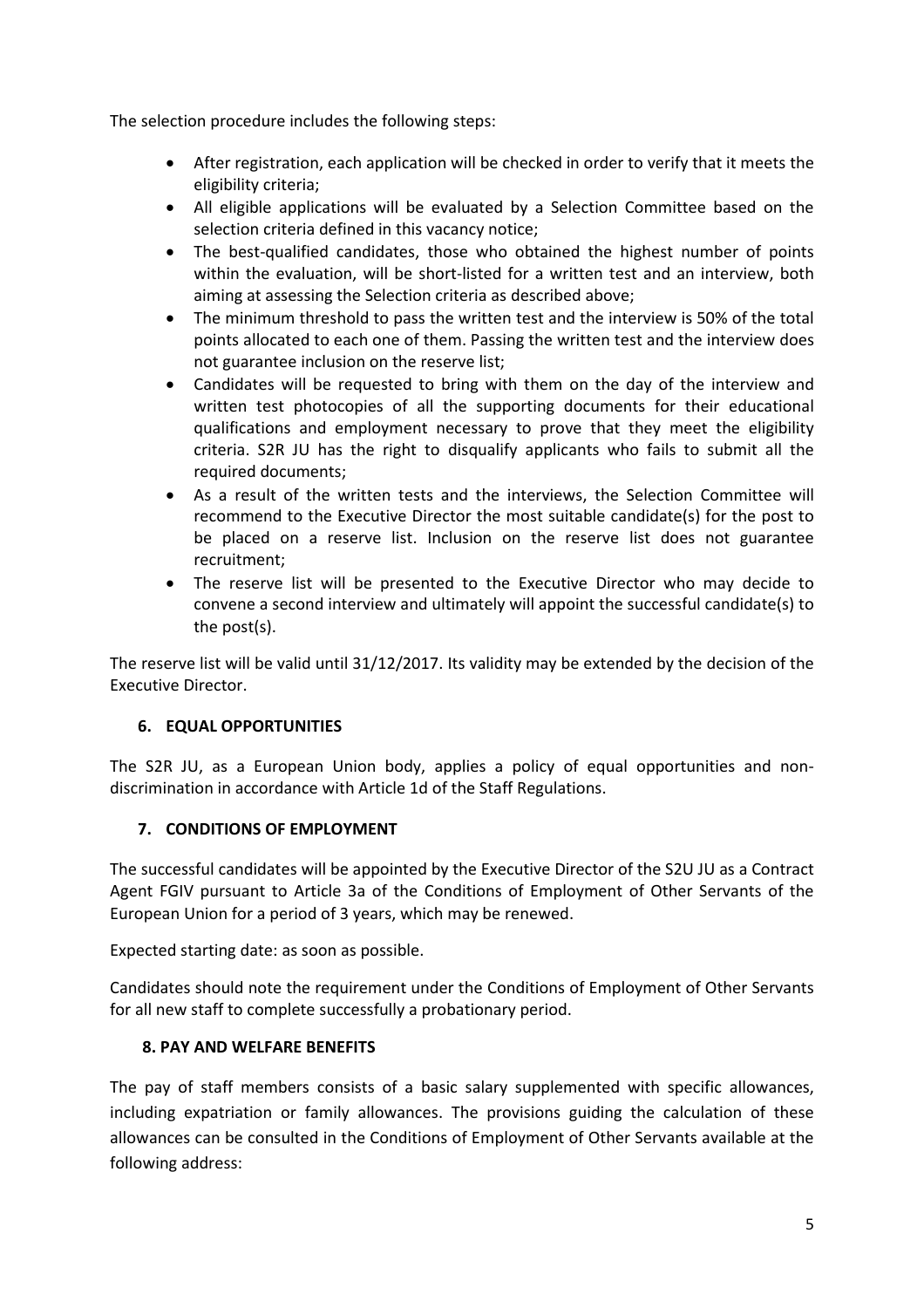## <http://eur-lex.europa.eu/LexUriServ/LexUriServ.do?uri=CONSLEG:1962R0031:20140101:EN:PDF>

Salaries are exempted from national tax, instead a Community tax at source is paid. The place of employment is Brussels, where the Joint Undertaking is based.

#### **9. APPLICATION PROCEDURE**

For applications to be valid, candidates must submit:

- a detailed **curriculum vitae** in European CV format in English<sup>5</sup>. The CV must imperatively refer to the job requirements as listed in the present vacancy notice and reflect how, in the candidate's view, she/he holds the skills and competences mentioned therein. Applications that are incomplete will be disqualified.
- a letter of motivation (1 page maximum) in English<sup>6</sup> explaining why the candidate is interested in the post and what her/his added value would be if selected, in relation to the job requirements listed in the present vacancy notice.

Applications should be sent by email to [jobs@shift2rail.europa.eu](mailto:jobs@shift2rail.europa.eu) with the following subject line: '**SURNAME\_Name\_S2R.2016.03**

Supporting documents (e.g. certified copies of degrees/diplomas, references, proof of experience etc.) should not be sent at this stage but must be submitted at a later stage of the procedure if requested.

In order to facilitate the selection process, all communications to candidates concerning this vacancy will be in English.

If at any stage in the procedure it is established that any of the information a candidate provided is incorrect, the candidate in question will be disqualified.

# **10. CLOSING DATE**

 $\overline{a}$ 

Applications must be sent no later than **30/05/2016**, **12:00 AM Brussels time**. Applications sent after this date will not be considered.

# **11. IMPORTANT INFORMATION FOR APPLICANTS**

Applicants are reminded that the work of the selection committee is confidential. It is forbidden for applicants to make direct or indirect contact with members of these committees, or for anybody to do so, on their behalf.

<sup>5</sup> The Selection Committee will ensure that no undue advantage is given to native speakers of this language.

<sup>6</sup> The Selection Committee will ensure that no undue advantage is given to native speakers of this language.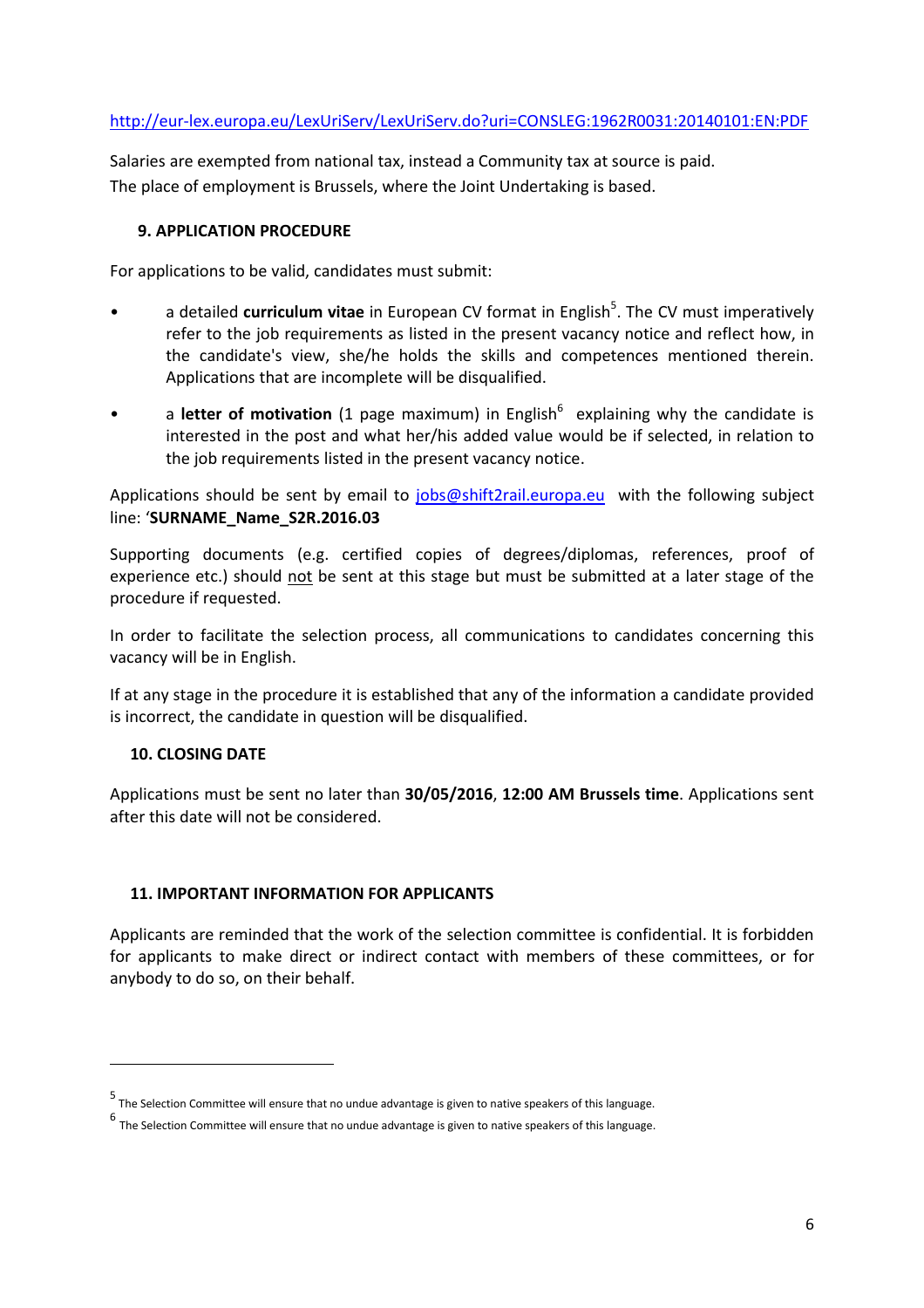#### **12. APPEAL PROCEDURE**

If a candidate considers that he/she has been adversely affected by a particular decision, he/she can:

▪ lodge a complaint under Article 90(2) of the Staff Regulations of Officials of the European Union and Conditions of employment of other servants of the European Union, at the following address:

Shift2Rail Joint Undertaking Human Resources Department Avenue de la Toison d'Or, 56-60 B-1060 Brussels Belgium

The complaint must be lodged within 3 months. The time limit for initiating this type of procedure starts to run from the time the candidate is notified of the action adversely affecting him/her.

▪ submit a judicial appeal under Article 270 of the Treaty on the Functioning of the EU (ex Art. 236 of the EC Treaty) and Article 91 of the Staff Regulations of Officials of the European Union to the:

European Union Civil Service Tribunal Boulevard Konrad Adenauer Luxembourg 2925 LUXEMBOURG

For details of how to submit an appeal, please consult the website of the European Union Civil Service Tribunal: [http://curia.europa.eu/jcms/jcms/Jo1\\_6308/.](http://curia.europa.eu/jcms/jcms/Jo1_6308/) The time limits for initiating this type of procedure (see Staff Regulations as amended by Council Regulation (EC) No 723/2004 of 22 March 2004, published in Official Journal of the European Union L 124 of 27 April 2004 [http://eur-lex.europa.eu\)](http://eur-lex.europa.eu/) start to run from the time you become aware of the act allegedly prejudicing your interests.

▪ make a complaint to the European Ombudsman:

European Ombudsman 1 avenue du Président Robert Schuman CS 30403 67001 Strasbourg Cedex FRANCE [http://www.ombudsman.europa.eu](http://www.ombudsman.europa.eu/)

Please note that complaints made to the Ombudsman have no suspensive effect on the period laid down in Articles 90(2) and 91 of the Staff Regulations for lodging complaints or for submitting appeals to the Civil Service Tribunal under Article 270 of the Treaty on the Functioning of the EU (ex Art. 236 TEC). Please note also that, under Article 2(4) of the general conditions governing the performance of the Ombudsman's duties, any complaint lodged with